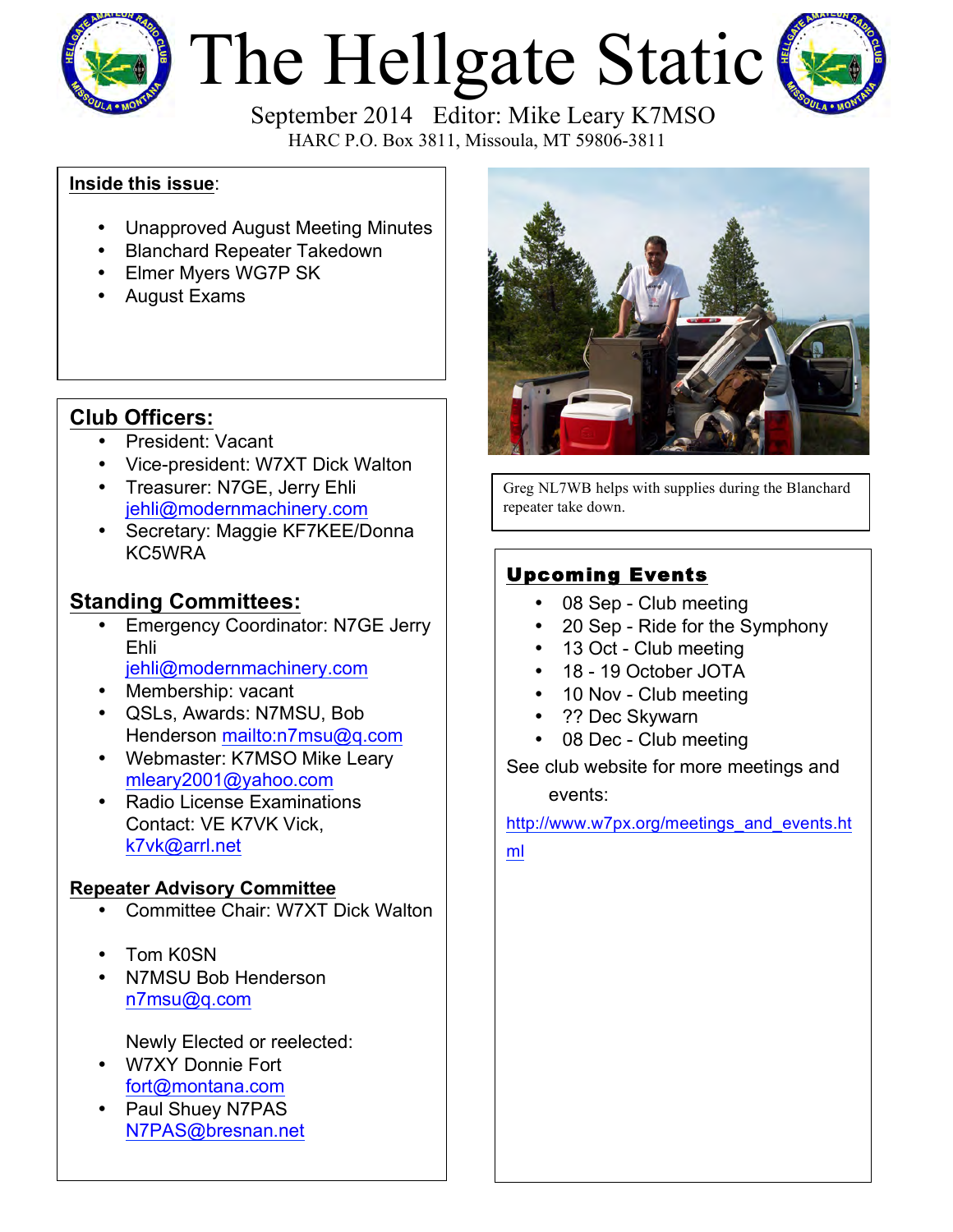### **Hellgate Amateur Radio Club Minutes August 11 2014**

- Dick Walton W7XT called the meeting to order.
- The following were in attendance:
- Lewis Ball NQ7D, Jerry Ehli N7GE, Donna Pecastaing KC5WRA, Bill Farrell W4YMA, Paul Shuey N7PAS, Trent Bower KF7NYI, Michael Fell KF7KCC, Marc Matheson KD6KR, Dan Boldra N7DWB, Wayne Weber KE7BPU, Tom Hellem K0SN, Eric Sedgwick NZ7S, Maggie Lough KF7KEE, Mike Leary K7MSO, Dean McCollum KJ6CQC, Larry Stipe K7GIS, Tyler Lankford AF7JU, Dick Walton W7XT
- Moment of Silence for Silent Key Elmer Meyers WG7P, former President of HARC.
- Lewis Ball NQ7D moved approval of the minutes from July 14 2014. Donna Pecastaing KC5WRA 2<sup>nd</sup>. Passed.
- Jerry Ehli N7GE presented the Treasurer's Report as of July 31 2014. Paul Shuey N7PAS moved to accept the Treasurer's Report. Donna Pecastaing KC5WRA 2<sup>nd</sup>. Passed.
- Gran Fondo September 20 Ride is 58 miles with 2 challenge rides. This is a very important September meeting
- Net Control Operator Schedule:
	- o Mike Leary K7MSO 8/13,
	- o Tyler Lankford AF7JU 8/20,
	- o Bill Farrell W4YMA 8/27,
	- o Donna Pecastaing KC5WRA 9/3,
	- o Mike Leary K7MSO 9/10
- Michael Fell KF7KCC, Marc Matheson KD6KR, Trent Boyer KF7NYI are visiting from Mineral County. Their LEPC (Local Emergency Planning Committee) has asked to have the local hams be integrated into the emergency response system. Dick Walton W7XT asked them how we could help. Eric Sedgwick NZ7S and Jerry Ehli N7GE went to their meeting. The Mineral County club is interested in having our club in the group. They are organizing an exercise to link Butte and Libby. Martha Smith is coordinating this. George Gupton will come to our next meeting to see how we can help. Eric also talked about a radio connection between Superior and Missoula. Dick suggested that they get some experience by helping with our Gran Fondo event.
- Dick Walton W7XT proposed that Field Day be named after Elmer Meyers. We will discuss this next month.
- Surplus Club Items for Sale: Sold as is to Members only. Eric Sedgwick NZ7S conducted the auction. 9 items were sold for approximately \$82.
- Bill Farrell W4YMA has hex wrenches for sale.
- Dick Walton W7XT won the door prize of a Radio Shack simplex repeater.
- Donna Pecastaing KC5WRA moved to adjourn. Paul Shuey N7PAS 2<sup>nd</sup>. Passed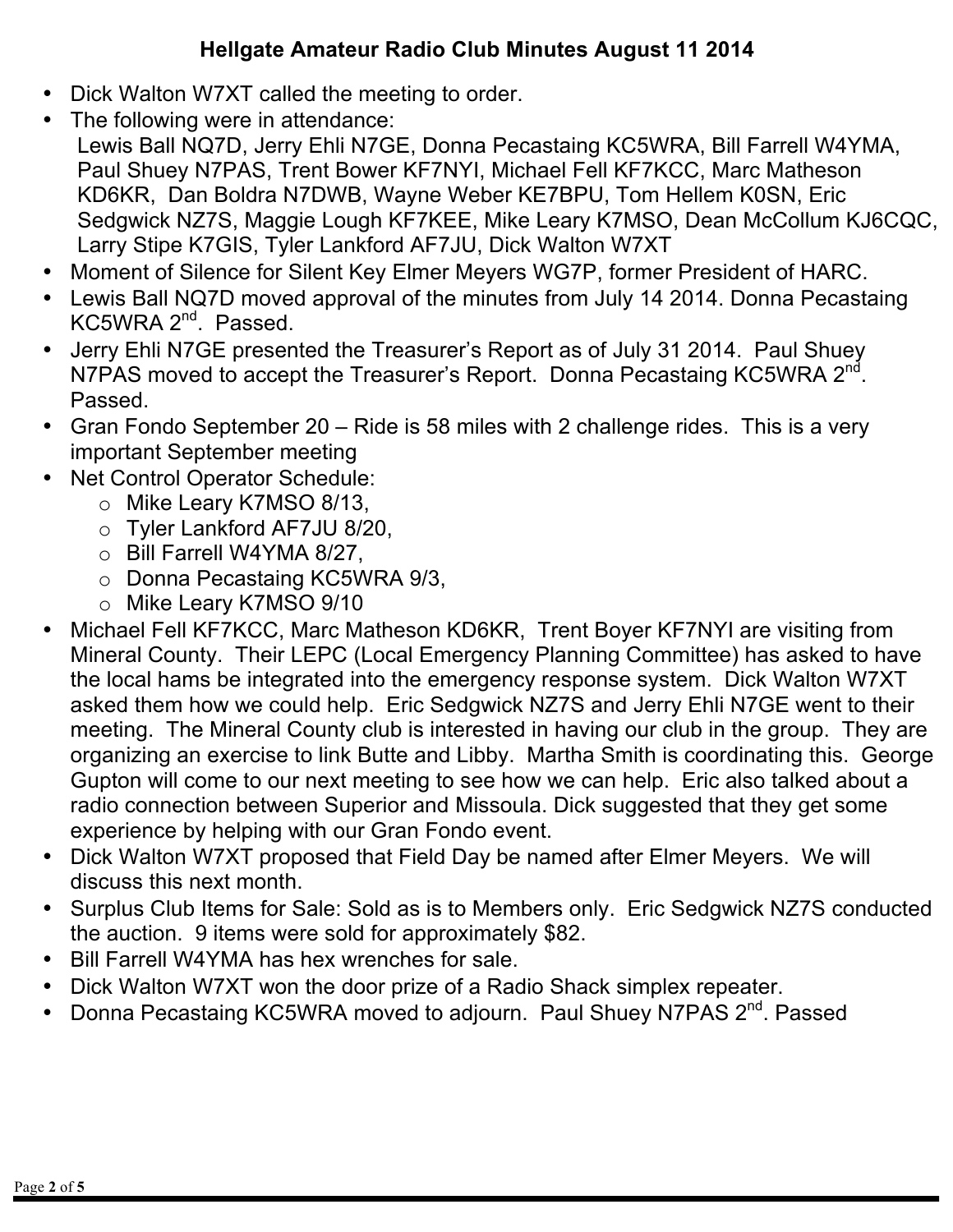## **Blanchard Repeater Taken Down**

The new owners of the Blanchard repeater site are charging the club more than it can afford to pay so the club decided to move the repeater to another location. These pictures show some club volunteers taking down the repeater last August. The repeater will be up at another, close by sight later. Photos by Wayne KE7BPU.



Bob N7MSU and Greg NL7WB Paul N7PAS and Eric NZ7S

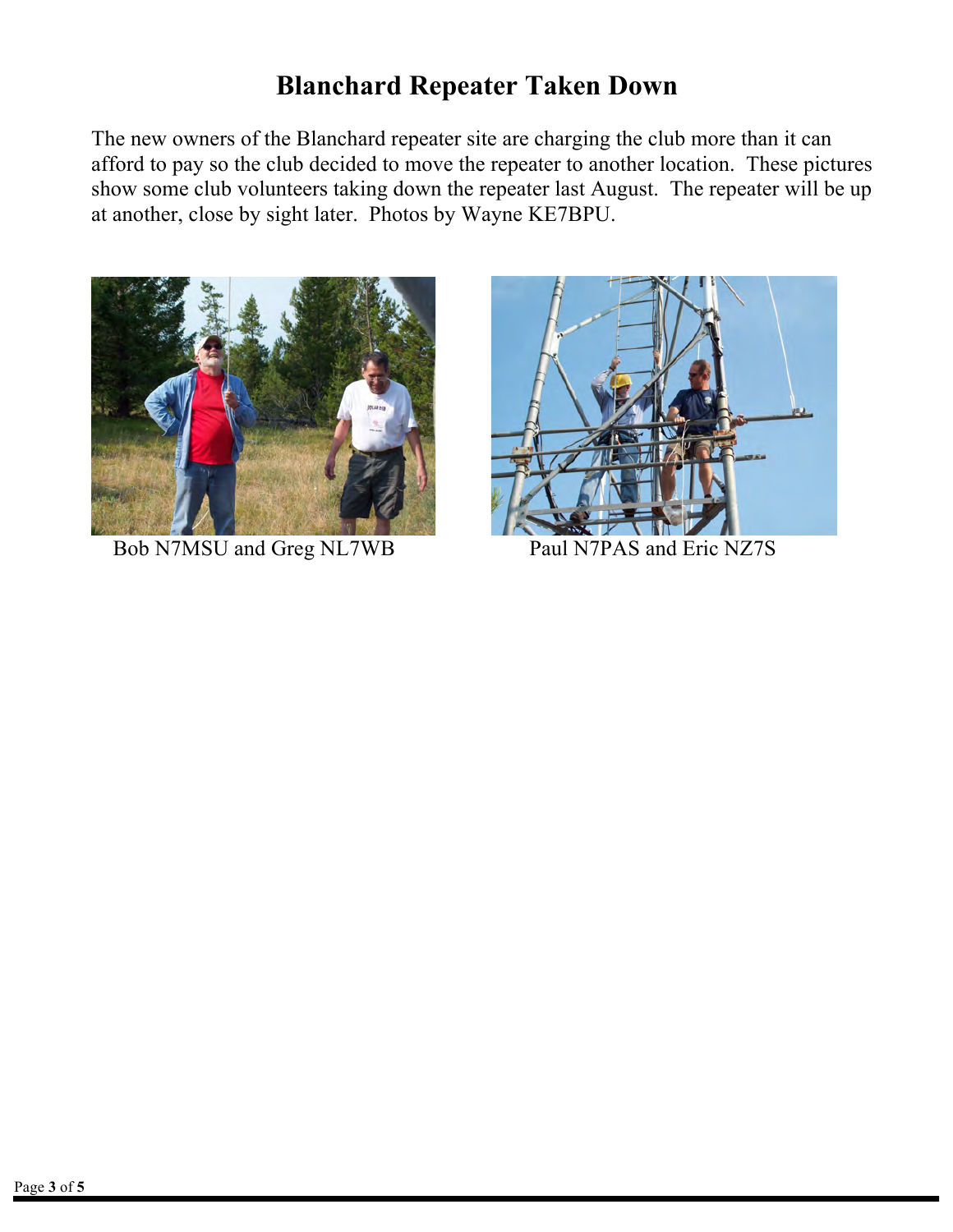## **Former Club President WG7P Elmer Myers Silent Key**

Many members in our club were shocked to hear that our former President, Elmer Myers WG7P, passed away last July. He was club President in 2009, 2010, 2012 and was known

for his exceptional organizational skills, attention to detail and tightly run meetings. While Elmer was club President his wife Liz WG7E was the club Membership coordinator and his dog Daisy graced many a club gathering, including a couple of Field Days. More about Elmer's life can be found in the Elmer Meyers Missoulian obituary



Bill W4WMA gives the incoming President Elmer WG7P the gavel